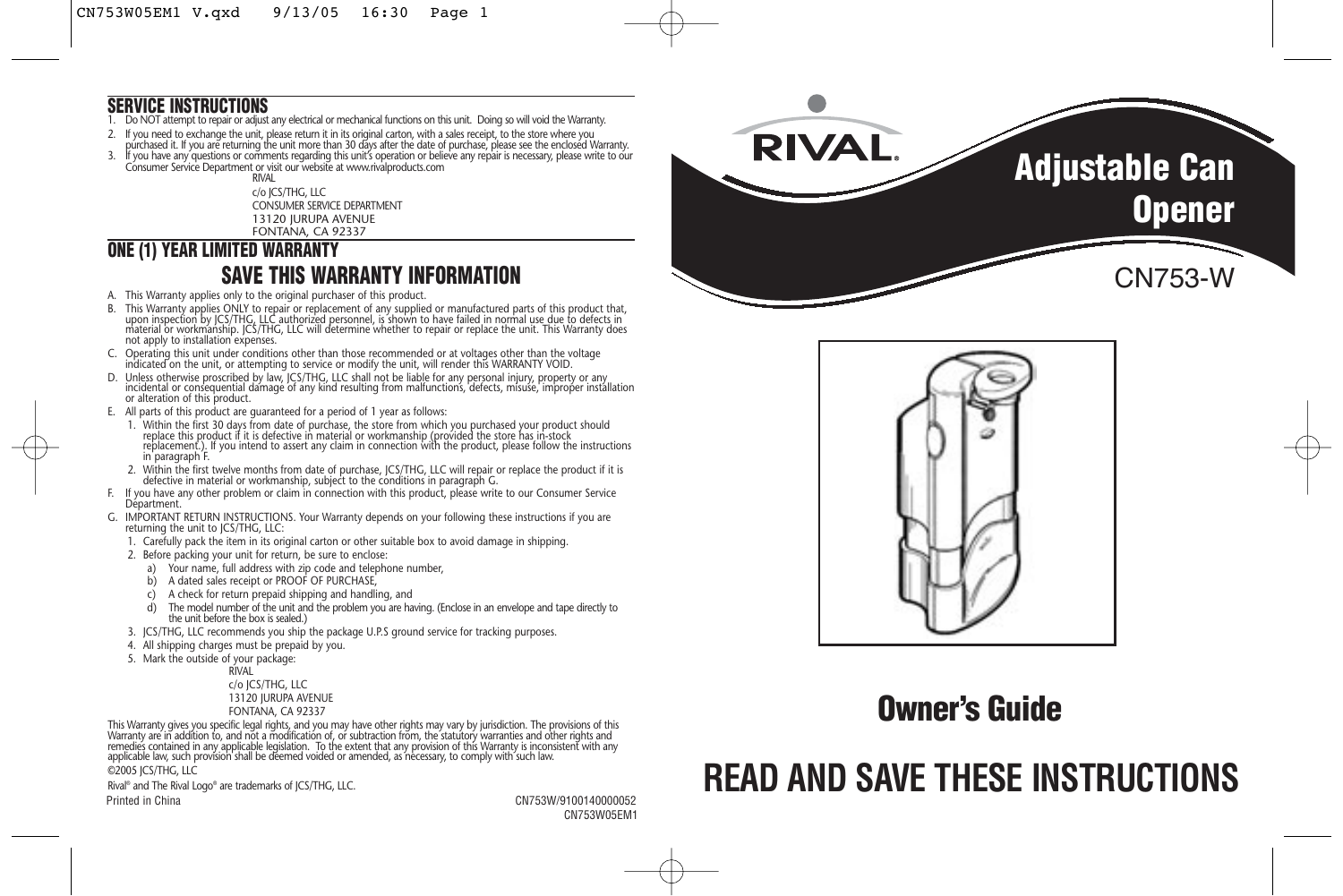# **IMPORTANT SAFEGUARDS**

**When using electrical appliances, basic safety precautions should always be followed, including the following:**

- 1. Read all instructions.
- 2. To protect against risk of electrical shock, do not put unit in water or other liquid.
- 3. Close supervision is necessary when any appliance is used by or near children.
- 4. Unplug from outlet when not in use, before putting on or taking off parts, and before cleaning.
- 5. Avoid contact with moving parts.
- 6. Do not operate any appliance with a damaged cord or plug, or after the appliance malfunctions, or is dropped or damaged in any manner. Call Rival customer service. (See Warranty).
- 7. The use of attachments not recommended or sold by Rival may cause fire, electrical shock or injury.
- 8. Do not use outdoors.
- 9. Do not let cord hang over edge of table or counter, or touch hot surfaces, including the stove.
- 10. Do not open pressurized (aerosol-type) cans or cans of flammable liquids, such as lighter fluids.
- 11. To disconnect, remove plug from wall outlet.

# **SAVE THESE INSTRUCTIONS**

This appliance is for **HOUSEHOLD USE ONLY**. This unit never needs lubrication. No user-servicable parts inside. Do not attempt to service this product.

## **POLARIZED PLUG**



This appliance has a polarized plug (one blade is wider than the other). To reduce the risk of electric shock, this plug will fit into a polarized outlet only one way. If the plug does not fit fully into the outlet, reverse the plug. If it still does not fit, contact a qualified electrician.

Do not attempt to modify the plug in any way. If the plug fits loosely into the AC outlet or if the AC outlet feels warm do not use that outlet.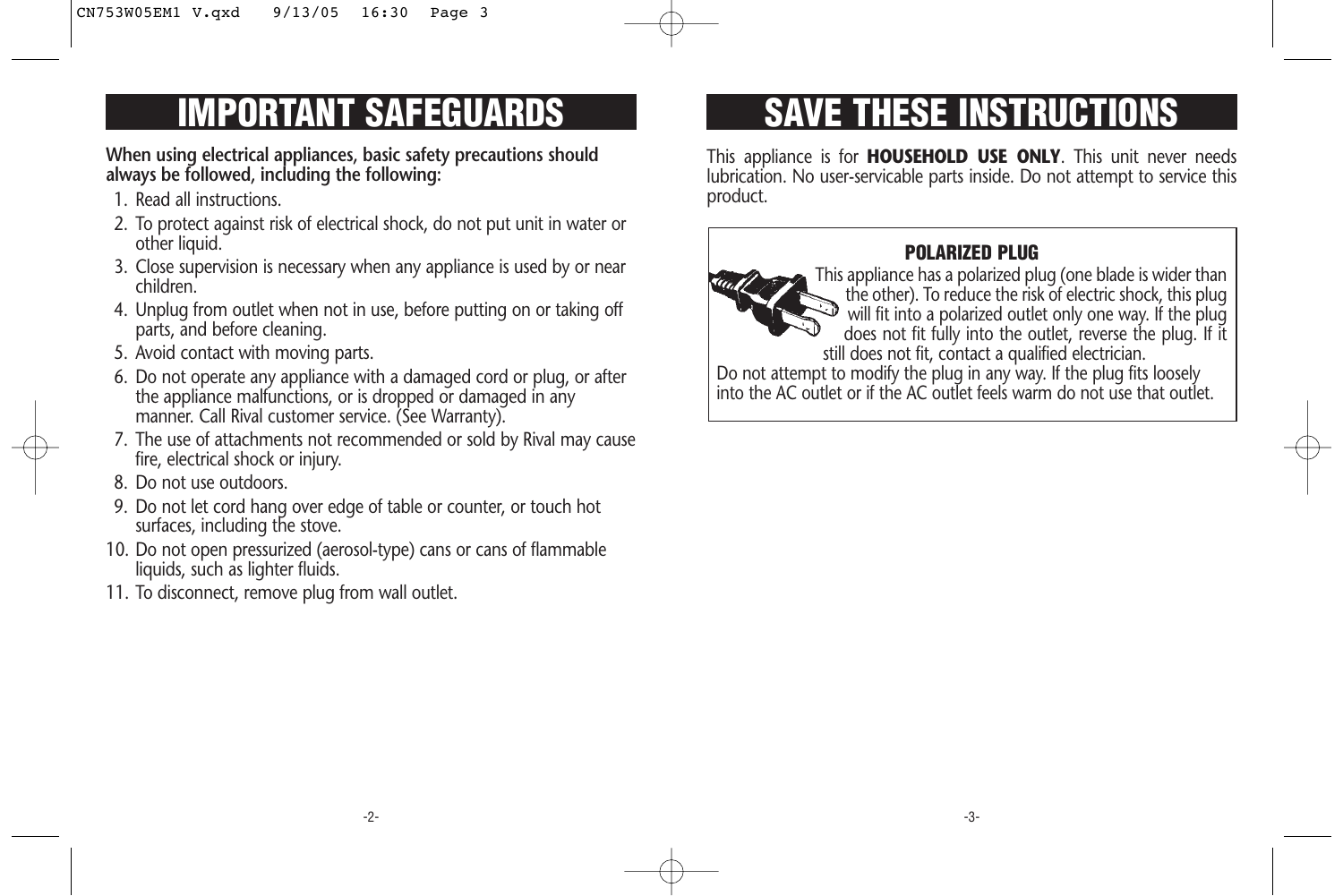### **ADJUSTABLE FEATURE**

1. To open a tall can, place right hand on the top left side of the unit.

Push the button on side of the can opener as shown, The can opener will pop-up automatically to its full height. Note: Be sure unit locks in place with a "click.".



2. After opening can, hold button in and push down on top of the unit until it locks in place for a compact look.

- 1. Plug cord into 120 volt, AC outlet.
- 2. Raise piercing lever enough to wedge can between cutting blade and feed gear as shown below.
- 3. Press lever down all the way to pierce lid and start cutting action. "Power pierce" feature: When you press down on the lever, motor will start rotating can for easier piercing.
- 4. Let go of lever and can opener will continue cutting and will stop automatically when can has been opened. (It is normal for motor to occasionally continue cutting action for a few seconds after lid has been severed).



5. To remove can, grasp it firmly and raise lever. Slide lid from magnet.

## **TO OPEN EXTRA TALL CANS**

- 1. If there is a dent in the rim of the can, open other end.
- 2. To open cans over 2 lbs., hold top of can opener to stabilize it.
- 3. Unit will not open rimless cans.

## **HOW TO SHARPEN KNIVES**

### **DO NOT ATTEMPT TO SHARPEN HOLLOW GROUND BLADES OR THOSE WITH SERRATED EDGES.**

- 1. Be sure knife is clean and free of grease.
- 2. Place heel of knife into the guide slot located on the back of the can opener. Lightly draw the blade towards you, applying a slight downward pressure. Repeat this procedure four to five times to put on a "factory sharp" edge.



### **HOW TO OPEN CANS HOW TO CLEAN BLADE ASSEMBLY**

## **NEVER SUBMERGE CAN OPENER IN WATER.**

- 1. Unplug cord. Lift piercing lever to vertical position as shown below. Hold appliance and ease cutting assembly out of case. Wash in hot, soapy water. Rinse and dry. Do not wash in automatic dishwasher.
- 2. To replace blade assembly, hold piercing lever in vertical position.

Insert shaft into key hole. Push in piercing lever all the way. Rotate piercing lever clockwise until it is horizontal. If lever is properly engaged, it cannot be removed from can opener when in horizontal position.



**HINT:** Cutting mechanism may collect food or paper from can labels, and should be washed frequently.